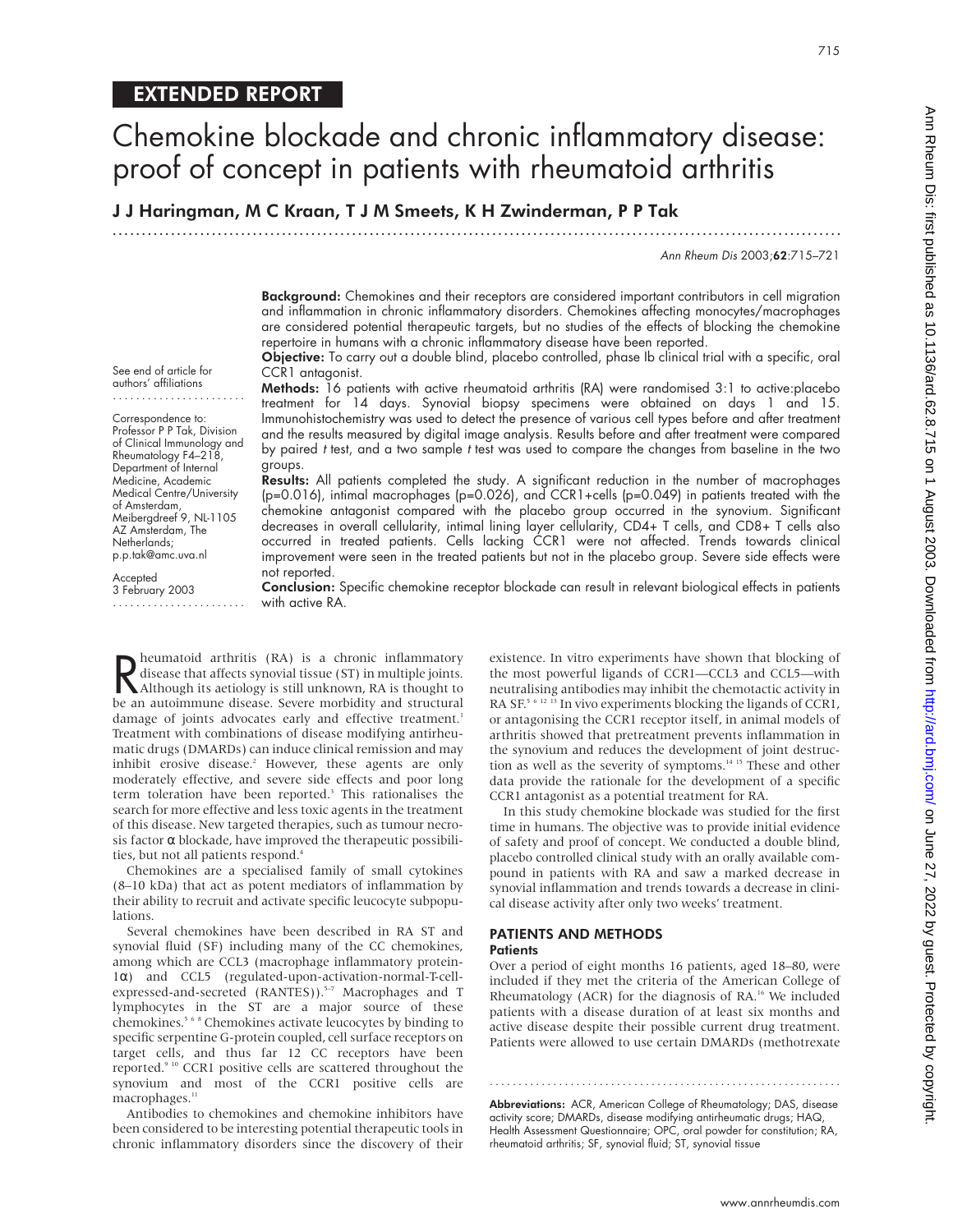|                                           | Placebo $(n=4)$ <sup>+</sup> |                     |           | CCR1 antagonist $(n=12)$ + |                     |          |  |
|-------------------------------------------|------------------------------|---------------------|-----------|----------------------------|---------------------|----------|--|
| Measure of activity                       | <b>Before</b><br>mean (SEM)  | After<br>mean (SEM) | p Value‡  | Before<br>mean (SEM)       | After<br>mean (SEM) | p Value‡ |  |
| Tender joint count                        | 10(3)                        | 7(2)                | <b>NS</b> | 17(3)                      | 12(3)               | 0.021    |  |
| Swollen joint count                       | 13(2)                        | 10(2)               | <b>NS</b> | 19(1)                      | 14(2)               | 0.001    |  |
| Pain (VAS*)                               | 8(2)                         | 12(3)               | <b>NS</b> | 17(2)                      | 13(3)               | NS       |  |
| $ESR$ (mm/ $1st$ h)                       | 26(11)                       | 31 (12)             | 0.045     | 19(3)                      | 22(4)               | 0.037    |  |
| Quality of life (HAQ**)                   | 1.313(0.514)                 | 1.219(0.434)        | NS        | 1.500(0.210)               | 1.250(0.205)        | 0.037    |  |
| Patient assessment of disease activity*** | 3(0)                         | 3(0)                | <b>NS</b> | 3(0)                       | 3(0)                | NS       |  |
| Doctor assessment of disease activity***  | 3(0)                         | 3(0)                | <b>NS</b> | 3(0)                       | 3(0)                | NS       |  |
| Disease activity score (DAS)              | 4.69(0.54)                   | 4.60(0.47)          | <b>NS</b> | 5.58(0.26)                 | 4.87 (0.39)         | 0.012    |  |
| Subjects responding to ACR20 criteria     |                              | O                   |           |                            |                     |          |  |

who received intra-articular corticosteroids on day 15 (n=4), the clinical data of day 15 (before corticosteroids) were used instead of the day 18 data. ‡The paired <sup>t</sup> test was used to determine significant differences within each treatment group. There were no statistical differences in change between the

placebo group and the CCR1 antagonist group.

(no more than 15 mg/week), hydroxychloroquine, or sulfasalazine), provided that such treatment had been without significant renal, hepatic, gastrointestinal, haematological, or dermatological toxicity, and the dose/schedule had been stable for at least two months before entry. Patients were also allowed to receive corticosteroid treatment equivalent to an average dose of prednisone  $\leq 10$  mg/day, provided that the dose had been stable for at least two months before entry. Non-steroidal anti-inflammatory drugs were allowed, provided that the dose and frequency had been stable for 30 days. Patients were excluded if they had severe physical incapacity (Steinbrocker class IV).<sup>17</sup> Other exclusion criteria were concomitant requirement for an immunosuppressive agent such as azathioprine or cyclosporin; first manifestation of RA before 16th birthday; clinically significant concurrent neurological, haematological, renal, hepatic, endocrine, pulmonary, or cardiovascular disease (that is, not controlled by a stable therapeutic regimen); concomitant treatment with another investigational drug in the past 30 days; any screening laboratory deviations more than 30% from upper or lower limits of the normal range for liver function tests, white blood cell counts outside the normal limits, haemoglobin and packed cell volume outside the ranges typical for a patient with RA (that is,  $\geq 30\%$ ), severe thrombocytopenia ( $\leq 100 \times 10^{9}/1$ ), thrombocytosis  $(\geq 750 \times 10^9)$ , or abnormal renal function tests (that is, blood urea nitrogen or creatinine more than 10% above the upper limits of normal). Female patients of childbearing age used effective methods of birth control and had a negative pregnancy test before entry. Pregnant or nursing mothers were not included.

## Study protocol

The medical ethics committee of the Academic Medical Centre from the University of Amsterdam approved the study protocol. All patients included were from this centre. Before the start of the study, patients gave written informed consent, had a complete medical history taken, and underwent a full physical examination. A haematology and serum chemical profile were obtained and analysis of a clean-catch urine specimen was also completed as well as an electrocardiogram. Patients had active disease, which was defined as the presence of at least three of the four following characteristics: six or more painful/tender joints, three or more swollen joints, at least 45 minutes of morning stiffness, and C reactive protein  $\geq 2$  mg/l. After this initial screening, eligible patients were included in the study within four weeks. Clinical assessment for disease activity was repeated at baseline (before the arthroscopy) and at days 8, 15, and 18. This included a 28 joint count for joint swelling and tenderness, doctor's and patient's assessment of disease activity on a scale from 1 (asymptomatic) to 5 (severe symptoms), pain assessed by a visual analogue scale from 0 (no pain) to 100 (severe pain), quality of life (Health Assessment Questionnaire (HAQ)) from 0 (no disability) to 3 (severe

Table 2 Data on synovial tissue analysis before (mean (SEM)) and after (mean (SEM)) treatment and the percentage change (mean (SEM)) in the placebo group and the CCR1 antagonist treated group compared with baseline. Data represent total cell count in 18 high power fields corrected for the percentage of actual tissue in the analysed areas for cellularity, CD68+ macrophages, CD4+ lymphocytes, CD8+ lymphocytes, CCR1+ cells, CD22+ lymphocytes, CD55+ fibroblasts, and CD138+ plasma cells

|                                  | Placebo $(n=4)$                   |                    |                 |           | CCR1 antagonist $(n=12)$          |            |                 |           |           |
|----------------------------------|-----------------------------------|--------------------|-----------------|-----------|-----------------------------------|------------|-----------------|-----------|-----------|
|                                  | <b>Before</b><br>Mean (SEM) (SEM) | After Mean         | % Mean<br>(SEM) | p Value*  | <b>Before</b><br>Mean (SEM) (SEM) | After Mean | % Mean<br>(SEM) | p Value*  | p Valuet  |
| Overall cellularity              | 2308 (416)                        | 1741 (414) -25 (9) |                 | <b>NS</b> | 1795 (423)                        | 967 (164)  | $-46(8)$        | 0.013     | <b>NS</b> |
| Intimal lining cellularity       | 553 (141)                         | 401 (79)           | $-27(14)$       | <b>NS</b> | 423 (95)                          | 209 (49)   | $-51(22)$       | 0.048     | <b>NS</b> |
| Overall CD68+ macrophages        | 1915 (335)                        | 2200 (331)         | 15(5)           | <b>NS</b> | 2427 (261)                        | 1593 (283) | $-34(4)$        | 0.004     | 0.016     |
| Intimal lining CD68+ macrophages | 900 (201)                         | 1151 (284)         | 28 (13)         | <b>NS</b> | 1155 (130)                        | 677 (133)  | $-41(5)$        | 0.021     | 0.026     |
| CD4+ Lymphocytes                 | 583 (236)                         | 563 (186)          | $-3(28)$        | <b>NS</b> | 666 (159)                         | 358 (139)  | $-46(24)$       | 0.023     | <b>NS</b> |
| CD8+ Lymphocytes                 | 175 (96)                          | 153(25)            | $-13(41)$       | <b>NS</b> | 157 (44)                          | 84 (31)    | $-47(32)$       | 0.024     | <b>NS</b> |
| $CCR1 + Cells$                   | 967 (255)                         | 1305 (124)         | 35(5)           | <b>NS</b> | 1125 (345) 379 (108)              |            | $-66(84)$       | 0.074     | 0.049     |
| CD22+ Lymphocytes                | 630 (399)                         | 668 (184)          | 6(44)           | <b>NS</b> | 191 (77)                          | 206 (72)   | 8(28)           | NS        | NS        |
| CD55+ Fibroblasts                | 1374 (276)                        | 978 (115)          | $-29(9)$        | <b>NS</b> | 1710 (153)                        | 1201 (218) | $-30(3)$        | <b>NS</b> | <b>NS</b> |
| CD138+ Plasma cells              | 265 (150)                         | 532 (416)          | 101 (255)       | <b>NS</b> | 129 (79)                          | 232 (127)  | 80 (108)        | <b>NS</b> | NS        |

\*Represents p value according to the paired <sup>t</sup> test for comparison of cell count between baseline and end of study in each group; †represents p value according to the two sample <sup>t</sup> test for comparison of the percentage change from baseline between the groups.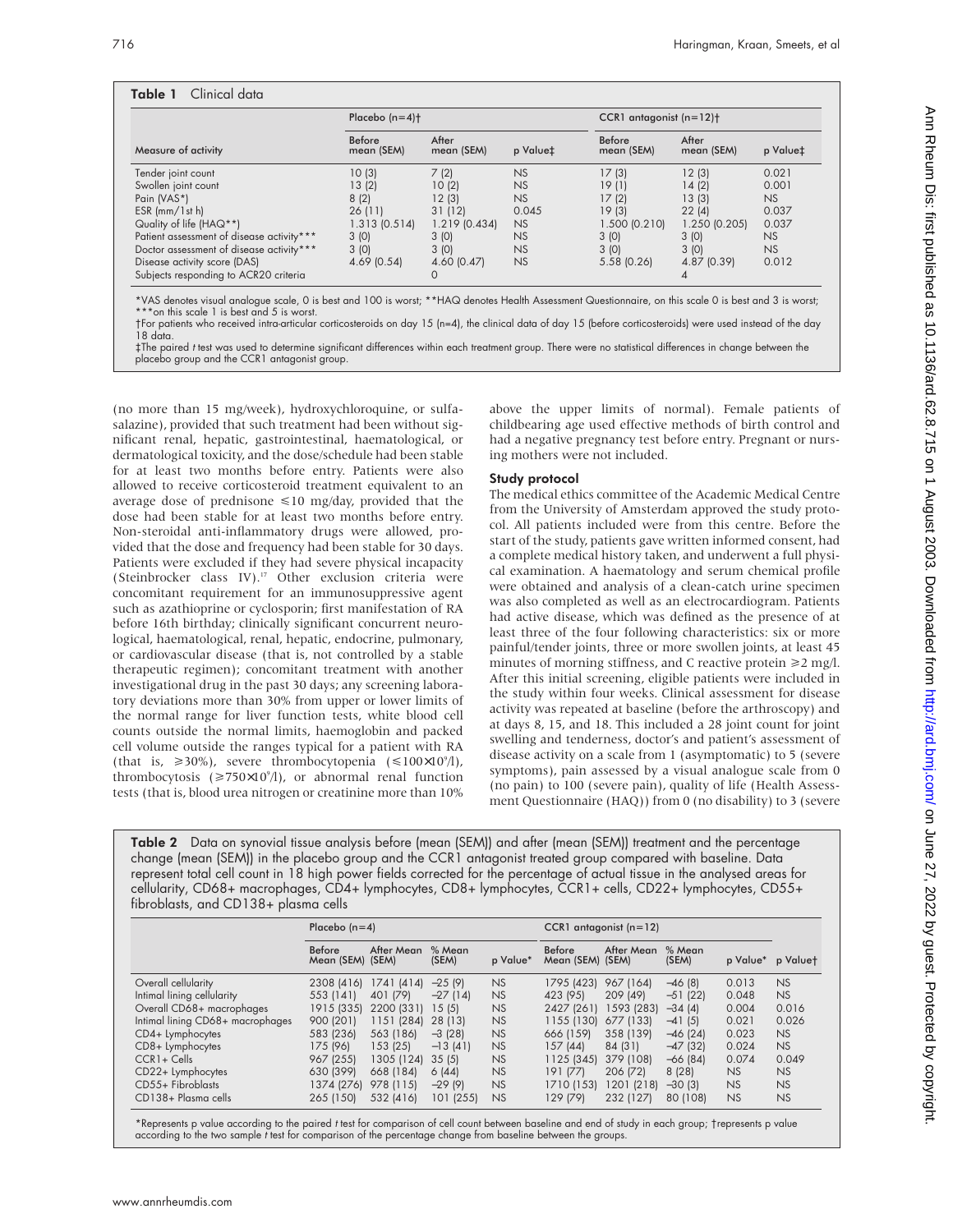

Figure 1 Significant decrease after CCR1 blockade therapy compared with placebo in the mean number (SEM) of (A) overall CD68+ cells (p=0.016), (B) intimal lining CD68+cells (p=0.026), and (C) CCR1+ cells (p=0.049) for the CCR1 antagonist group and the placebo group.

disability), and the erythrocyte sedimentation rate. The same independent assessor who was also unaware of the laboratory results performed the clinical evaluation. Monitoring for adverse events occurred daily during the study and thereafter by interviews, physical examination, and laboratory testing. After the end of treatment on day 15, patients were seen for follow up on day 18 and followed up for another four weeks.

#### Study drug

A "blinded" pharmacist randomly allocated the patients in a ratio of 3:1 to receive either the CCR1 antagonist or the placebo. This ratio was chosen to optimise power for estimation of side effects related to CCR1 antagonist treatment. The CCR1 antagonist was used as an oral powder for constitution (OPC) and was reconstituted in polysorbate 80 and sterile water. The placebo OPC mimicking the dose of the CCR1 antagonist was a blend of cellulose, magnesium stearate, and sodium lauryl sulphate and was reconstituted with sterile water containing denatonium benzoate and polysorbate 80. The characteristics and taste of the CCR1 antagonist and placebo were identical. Treatment was given for 14 sequential days with a dose of 300 mg (given every eight



Figure 2 Expression of overall CD68+ cells (A), CD68+ lining cells (B), and CCR1+ cells (C) in paired synovial biopsy specimens after CCR1 blockade or placebo for the individual patients.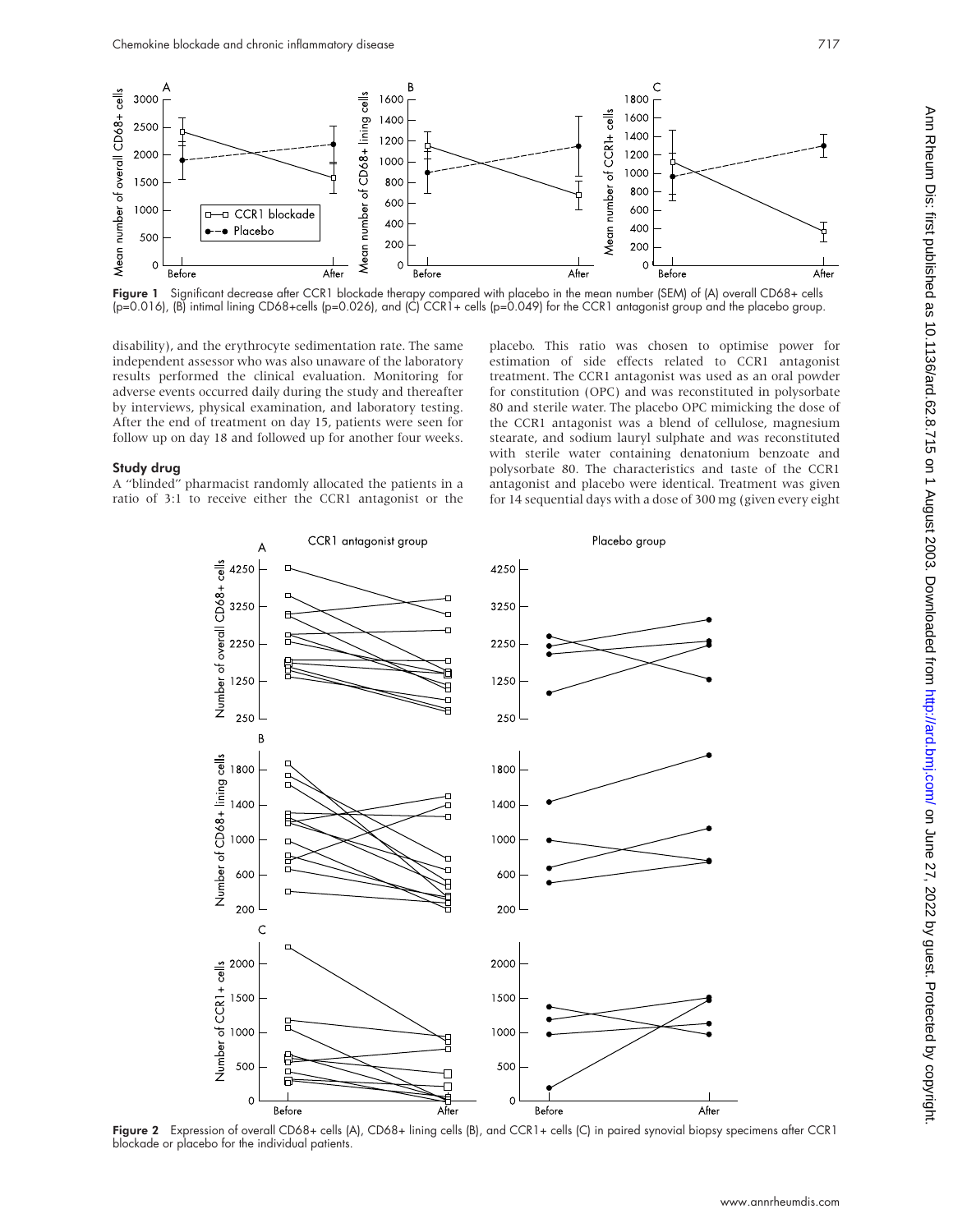

Figure 3 Representative synovial expression of CD68+ macrophages before and after treatment for a placebo patient (A, B) and a treated patient (C, D). Original magnification ×400.

hours), based on effects seen in murine models and chemotactic activity in RA SF in an in vitro chemotaxis model.

# Arthroscopy

Arthroscopy under local anaesthesia was performed in all patients at baseline before treatment and at day 15 after treatment. Arthroscopies, tissue sampling, and storage were performed as described previously in detail.<sup>18</sup>

## Immunohistochemical analysis

Serial sections were stained with the following monoclonal antibodies: anti-CD68 (EBM11, Dako, Glostrup, Denmark), anti-CD3 (SK7, Becton-Dickinson, San Jose, CA), anti-CD4 (SK3, Becton-Dickinson), anti-CD8 (DK25, Dako), anti-CD22 (CLB-B-Ly/1, Central Laboratory of the Netherlands Red Cross Blood Transfusion Service, Amsterdam, The Netherlands), anti-CD138 (IM-2757, Beckman Coulter, Marseilles, France),



Figure 4 Representative synovial expression of CD4+ lymphocytes before and after treatment for a placebo patient (A, B) and a treated patient (C, D). Original magnification ×400.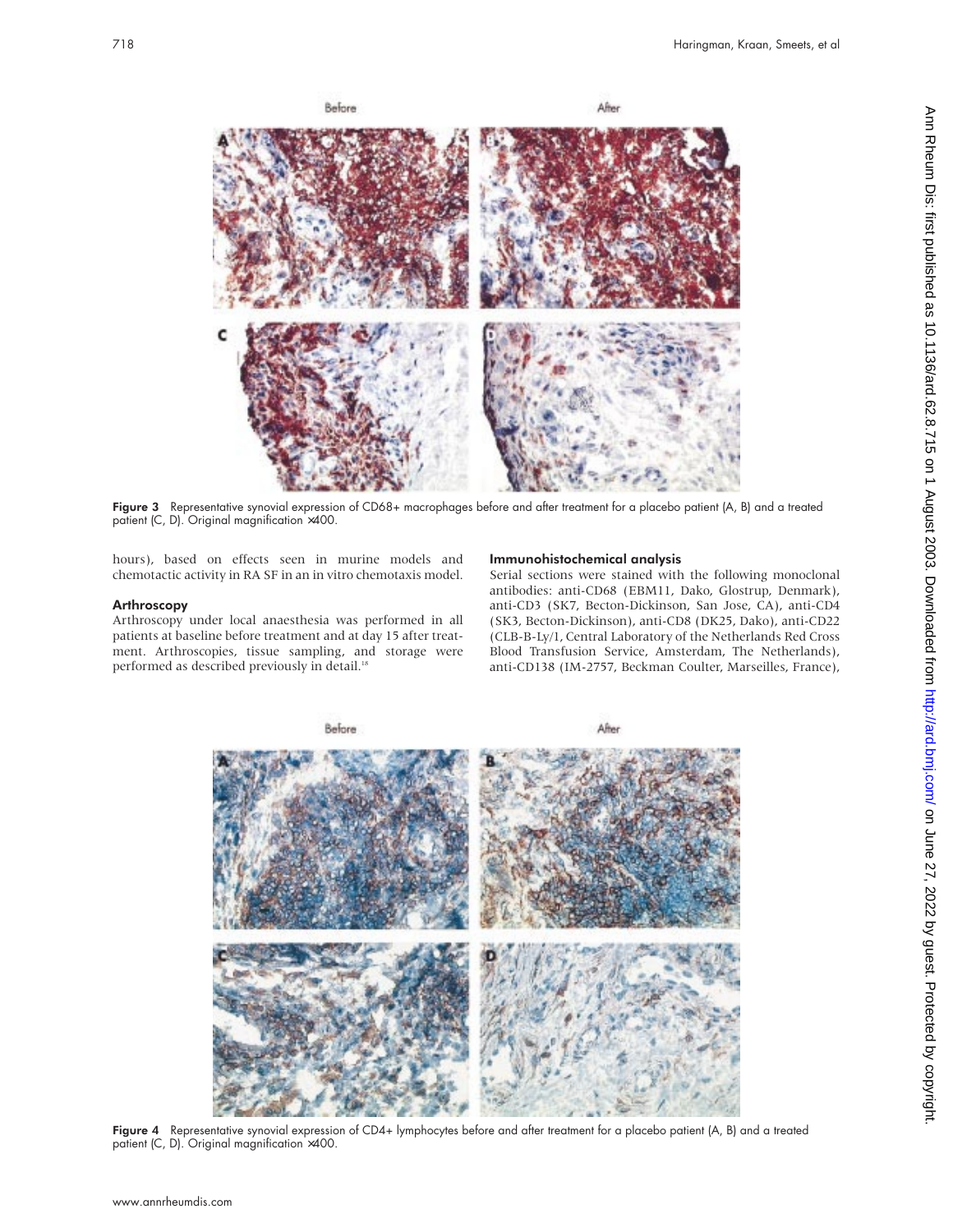

Figure 5 Representative synovial expression of CCR1+ cells before and after treatment for a placebo patient (A, B) and a treated patient (C, D). Original magnification ×400.

anti-CD55 (Clone-67, Serotec, Oxford, UK), and anti-CCR1 (MAB145, R&D systems Europe Ltd, Abingdon, UK). Sections with non-assessable tissue, defined by the absence of an intimal lining layer, were omitted before analysis. For control sections, the primary antibodies were omitted or irrelevant isotype matched mouse antibodies were applied (antihuman immunodeficiency virus, a gift from TNO, Rijswijk, The Netherlands). Staining was performed according to a three step immunoperoxidase method as previously described.<sup>19</sup>

#### Digital image analysis

The slides were evaluated by digital image analysis. All sections were coded and analysed in a random order by an independent observer (JJH) who was unaware of the clinical data as described previously.<sup>20</sup>

### Statistical analysis

The results before and after treatment were compared by the paired *t* test. In addition, a two sample *t* test was used to compare the changes from baseline in the two groups. The authors performed data acquisition, data entry, database management, and data analysis.

## RESULTS

## Demographic features

Four men and 12 women were included in the trial. Their mean age was 53 years and all patients had active disease despite using DMARDs. The placebo group comprised one man and three women with a mean age of 50 years (range 25–61) and the CCR1 antagonist treated group comprised three men and nine women with a mean age of 57 years (range 43–79). The patients in the placebo group had a mean disease duration of 42 months; mean disease activity score (DAS) of 4.69 (range 3.43–6.06), and 50% of the patients were rheumatoid factor positive. The patients in the CCR1 antagonist group had a mean disease duration of 87 months (range 6–336 months); a mean DAS of 5.58 (range 4.31–6.95), and 58% of these patients were rheumatoid factor positive. The DMARD treatment in the two groups was as follows: in the placebo group all patients used methotrexate and one of them also used low dose prednisone; in the CCR1 antagonist group nine patients used methotrexate (three in combination with hydroxychloroquine or low dose prednisone), two patients only used sulfasalazine, and one patient only used hydroxychloroquine. There were no significant differences in age, sex ratio, disease duration, and concomitant use of DMARDs, but patients in the treated group were on average seven years older and had 45 more months of disease duration. All patients had active disease at entry, as judged by the presence of multiple tender and swollen joints, pain assessed on a visual analogue scale, raised acute phase reactants, morning stiffness, subject's as well as doctor's global assessment of disease activity, and as calculated by the DAS.<sup>21</sup> Comparison of the clinical and laboratory indices of disease activity between the two groups on the day of entry showed only higher scores for tender and swollen joints in the treated group.

## Safety and tolerability

The compound was well tolerated and all 16 patients completed the study. No severe adverse events were reported. Minor adverse events related or potentially related to the compound were nausea after drug intake  $(n=1)$ , which also occurred in the placebo group (n=1) and might be explained by the bitterness of the OPC. Mild transient ankle oedema  $(n=1)$  and a resolving rash  $(n=1)$  were also reported in the treated group. No major abnormalities in haematological findings or serum chemical findings were noted during or after the study.

## Clinical efficacy

Table 1 summarises the characteristics of the clinical efficacy. Four patients (one patient from the placebo group and three from the CCR1 antagonist group) were non-responders and received intra-articular corticosteroids on day 15. The data of day 15 (before receiving corticosteroids) were used for comparison between day 1 and day 18 for these four patients. There were, on average, no significant differences in change between the placebo group and the active treated group. The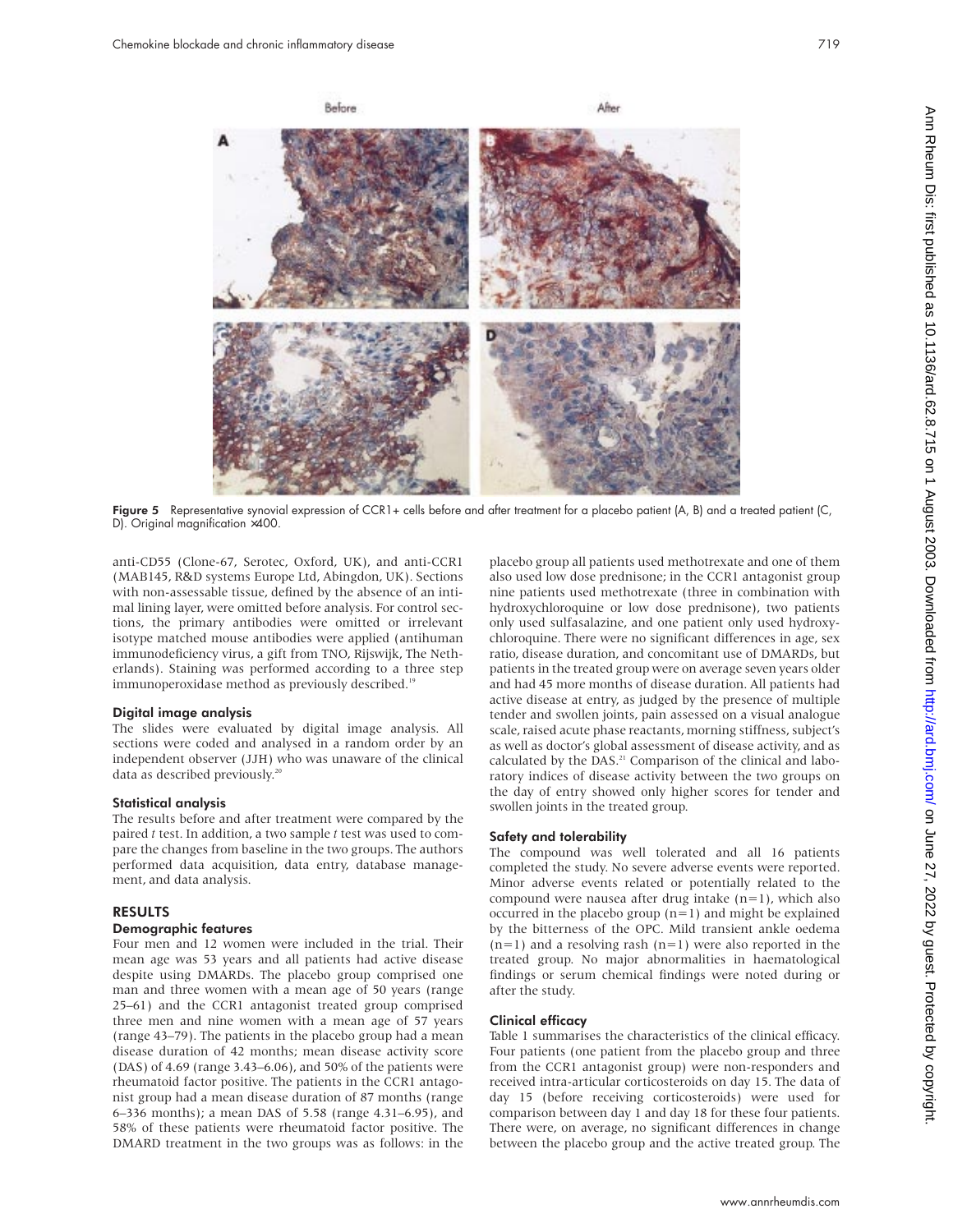Figure 6 Isotype-specific negative control. Original magnification ×200.

treated group did show statistically significant clinical improvement in the number of tender joints (p=0.021), swollen joints (p=0.001), quality of life (HAQ, p=0.037), and in the DAS (p=0.012) after treatment. Whereas in the placebo group there was no significant clinical improvement in any of the parameters. According to the ACR response criteria<sup>22</sup> at day 18, four patients (33%) treated with the CCR1 antagonist had at least 20% improvement, but none of the controls.

# Immunohistochemical analysis

Table 2 shows the results of the immunohistochemical analysis at baseline and after two weeks of treatment. Staining was negative in control sections, where the primary antibody was omitted or irrelevant antibodies were applied. After CCR1 blockade there was on average a decrease in the treated group in the number of CD68+ macrophages of 34% (SEM 4%) (p=0.016), intimal lining layer CD68+ macrophages of 41% (SEM 5%) (p=0.026), and CCR1+ cells of 66% (SEM 84%)  $(p=0.049)$ , compared with the placebo group where there was on average an increase of 15% (SEM 5%), 28% (SEM 13%), and 35% (SEM 5%), respectively (figs 1 and 2). When the changes within each treatment group were compared before and after treatment there was also a significant reduction in the treated group in overall cellularity (reduction from 1795 (423) (mean (SEM)) to 967 (164); p=0.013), intimal lining layer cellularity (423 (95) to 209 (49); p=0.048), CD4+ T cells (666 (159) to 358 (139); p=0.023), and CD8+ T cells (157 (44) to 84 (31);  $p=0.024$ ). There was no significant change in any of the measured cell types in the placebo group. The number of CD22+ B cells, CD138+ plasma cells, and CD55+ fibroblastlike-synoviocytes did not change in either group, suggesting that only cells that are capable of expressing CCR1 were affected. Figures 3, 4, and 5 show representative examples of immunohistochemical staining before and after treatment. Figure 6 shows an example of an isotype-specific negative control.

# **DISCUSSION**

This study shows that in a short term treatment chemokine receptor blockade seems to be a safe and potentially effective treatment for patients with a chronic inflammatory disease. This confirms the importance of chemokines and chemokine receptors in cell trafficking and offers a completely new approach for the treatment of these disorders. This study describes for the first time the pronounced effect of chemokine receptor blockade on the features of ST in patients with RA.

To date none of the available treatments are curative for RA and despite the optimal use of current antirheumatic therapy there still is a need for better treatments. In the search for more effective targeted therapies, new strategies aimed at

blocking key mediators in the inflammatory process have been described.<sup>423</sup> This has stimulated the search for new biological molecules that might be targeted in order to treat RA safely and effectively. There is especially a need for targeted small molecules, which have the advantage that they can be taken orally.

Chemokines and their receptors have a central role in the recruitment of leucocytes into the inflamed tissue and the perpetuation of inflammation.<sup>24</sup><sup>25</sup>

Numerous studies described the presence of chemokines and their receptors in the synovial compartment of patients with RA and other forms of arthritis.<sup>11 25-28</sup> CCR1 and its ligands CCL2, CCL3, CCL4, and CCL5 have been implicated in the pathogenesis of RA and other chronic inflammatory diseases.<sup>29 30</sup> It has been suggested that CCR1 plays a part in the initial recruitment of monocytes to sites of inflammation.<sup>11</sup> Successful blocking of the receptor and its ligands has been shown in in vitro models and in animal models for arthritis. $6$  12–15 3

We conducted a placebo controlled, double blind, randomised study to provide initial proof of concept. We studied 12 patients treated with CCR1 antagonist and four with placebo. A limitation of this study is the small study group, especially the number of control patients. To interpret the results it is important to note that previous work has shown that analysis of serial ST samples from patients with RA, who received either placebo or unsuccessful treatment with recombinant human interleukin 10, did not show any synovial changes.<sup>32</sup> Similarly, there was no clear cut change in serial biopsy specimens after treatment with interleukin 1 receptor antagonist at 30 mg/day,<sup>33</sup> which appears to have very limited effects on arthritis activity. Hence, this supports the view that it is unlikely that changes in serial biopsy samples can be explained by placebo effects, regression to the mean, expectation bias, or by the arthroscopy procedure itself, but likely that they reflect biological effects of the treatment. Consistent with this notion, on average, we found no decrease in synovial inflammation in the four patients who received placebo.

In synovial samples from patients treated with the CCR1 antagonist there was a significant decrease in the overall number of macrophages as well as in intimal lining layer macrophages and  $CCR1+$  cells when the treated group was compared with the placebo group. There also was a significant reduction in overall cellularity, intimal lining layer cellularity, CD4+ T cells, and CD8+ T cells in the treated group. Cells not capable of expressing CCR1 (including CD22+ B-cells, CD138 plasma cells, and CD55+ fibroblast-like-synoviocytes) were not affected by the treatment. These results confirm the feasibility and specificity of CCR1 blockade in vivo. It should be noted, however, that synovial inflammation could occasionally be reduced in the absence of clinical improvement.<sup>19</sup> Another study showed synovial changes in patients with only a modest decrease in serum levels of acute phase reactants.<sup>34</sup> Taken together, these studies indicate that analysis of serial biopsy specimens can be used as a method to test new compounds requiring relatively small numbers of patients.

The clinical effects described in this study appear promising, even after short treatment. It should be noted that there were some differences in age, disease duration, and disease activity between the two groups. The patients in the CCR1 antagonist group were on average slightly older, had disease of longer duration, and tended to have more disease activity at baseline. It seems unlikely that these differences influenced the clinical response to treatment. Obviously, however, a meaningful clinical effect needs to be shown in larger, well controlled studies. This study provides the rationale for such trials.

Our study shows proof of principle of CCR1 blockade in patients with chronic inflammatory disease. Administration of an oral CCR1 antagonist resulted in a striking decrease in synovial inflammation. This may provide a completely new